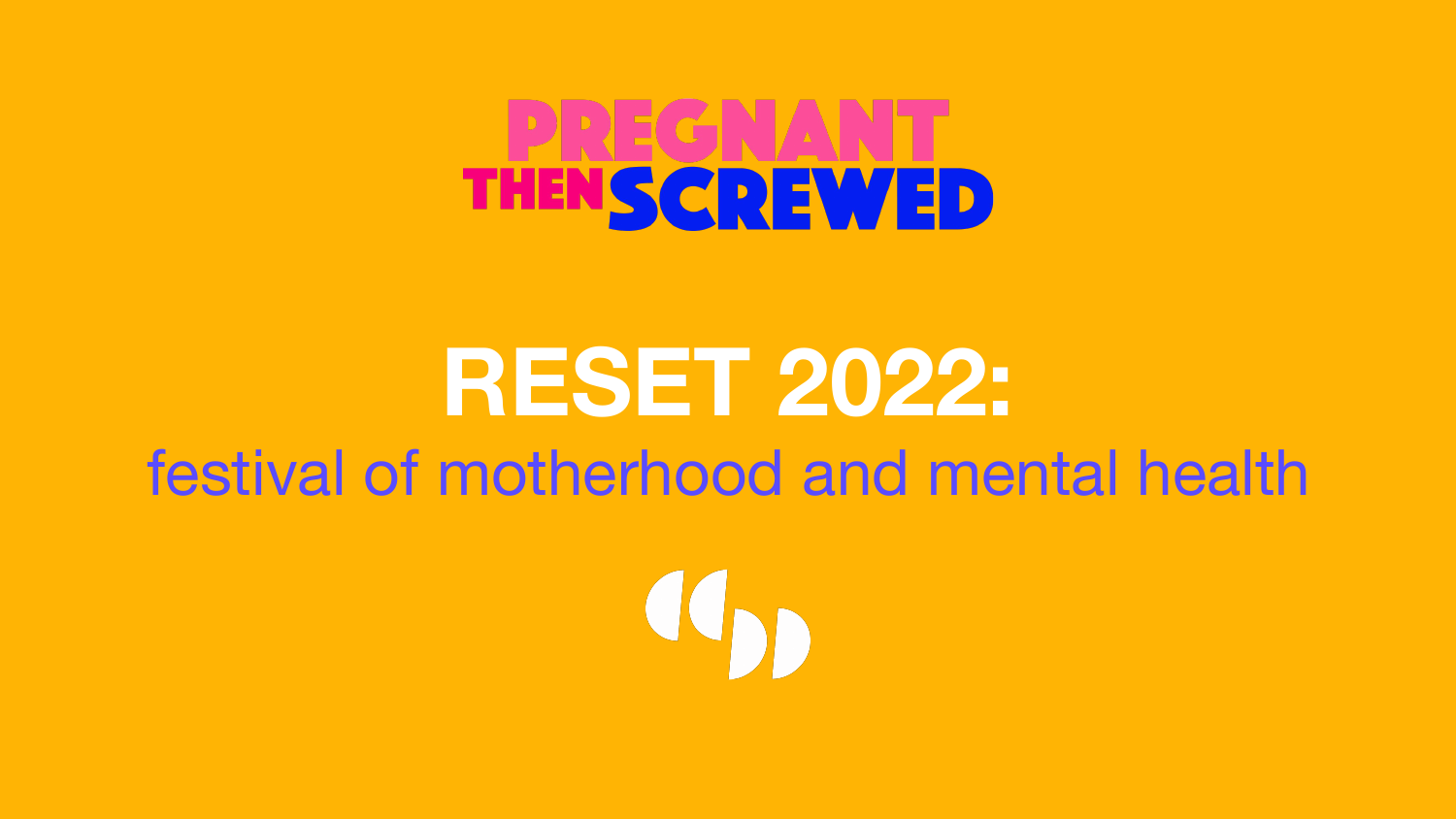#### **RESET 2022**

- **● 12 16 September 2022**
- **● An online festival for pregnant women and mothers**
- **● Focus for 2022 will be mental health**
- **● 2,000 attendees expected (attendance last year 1,680)**
- **● Social media following of 220,000+**
- **● A trusted brand for those with purchasing power**

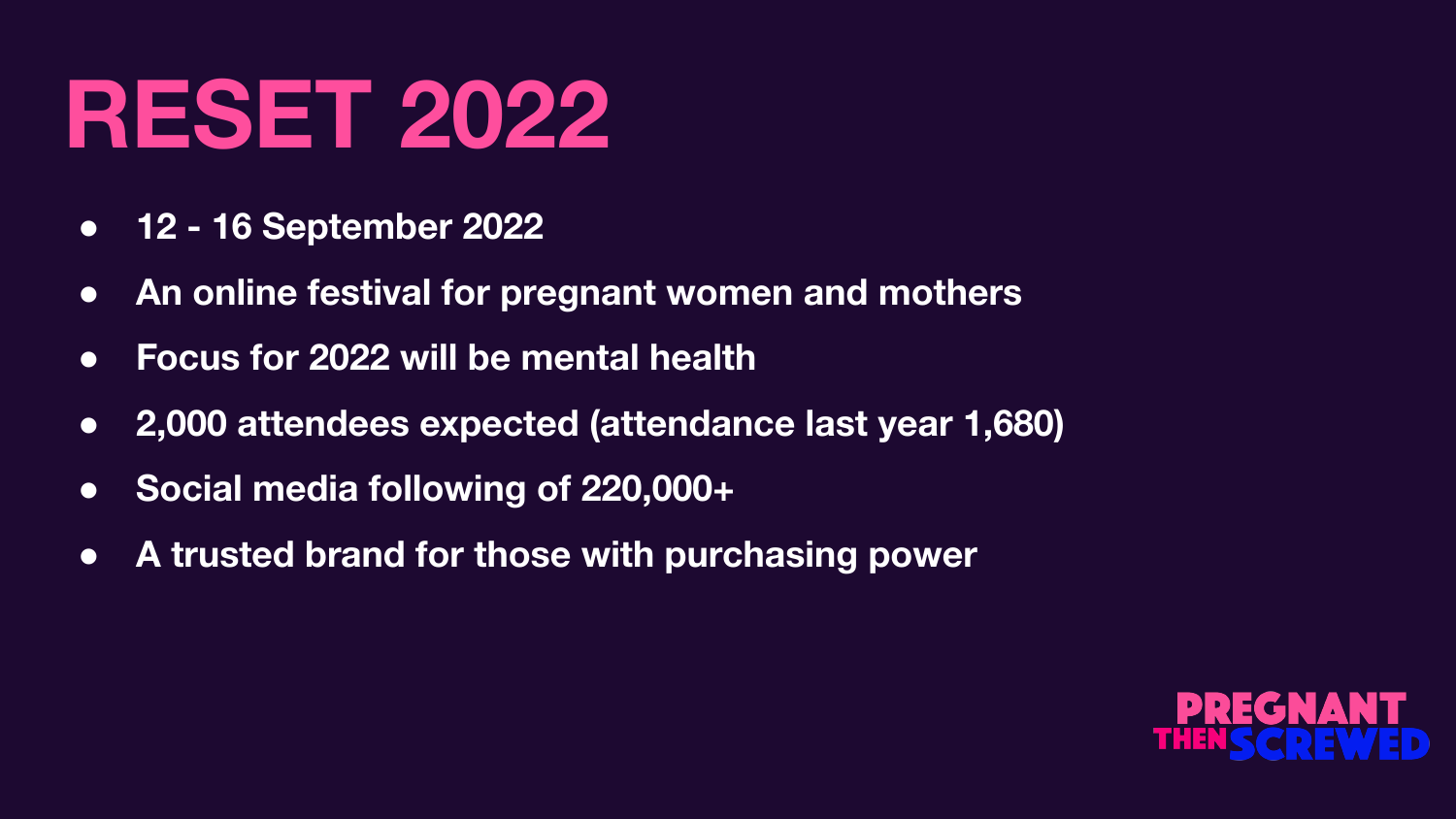#### **What is RESET?**

**RESET is Pregnant Then Screwed's annual festival for pregnant women and mothers. Last year we focussed on confidence and work. This year's theme is mental health. This 5 day event will cover everything from parental burnout to birth trauma, and include entertainment such as poetry readings and dance parties.** 

**Attendees can watch the events live or they can watch the recordings of the sessions in their own time. These videos will be uploaded onto YouTube with a link sent to everyone who has a ticket to attend RESET. Tickets cost £6.** 

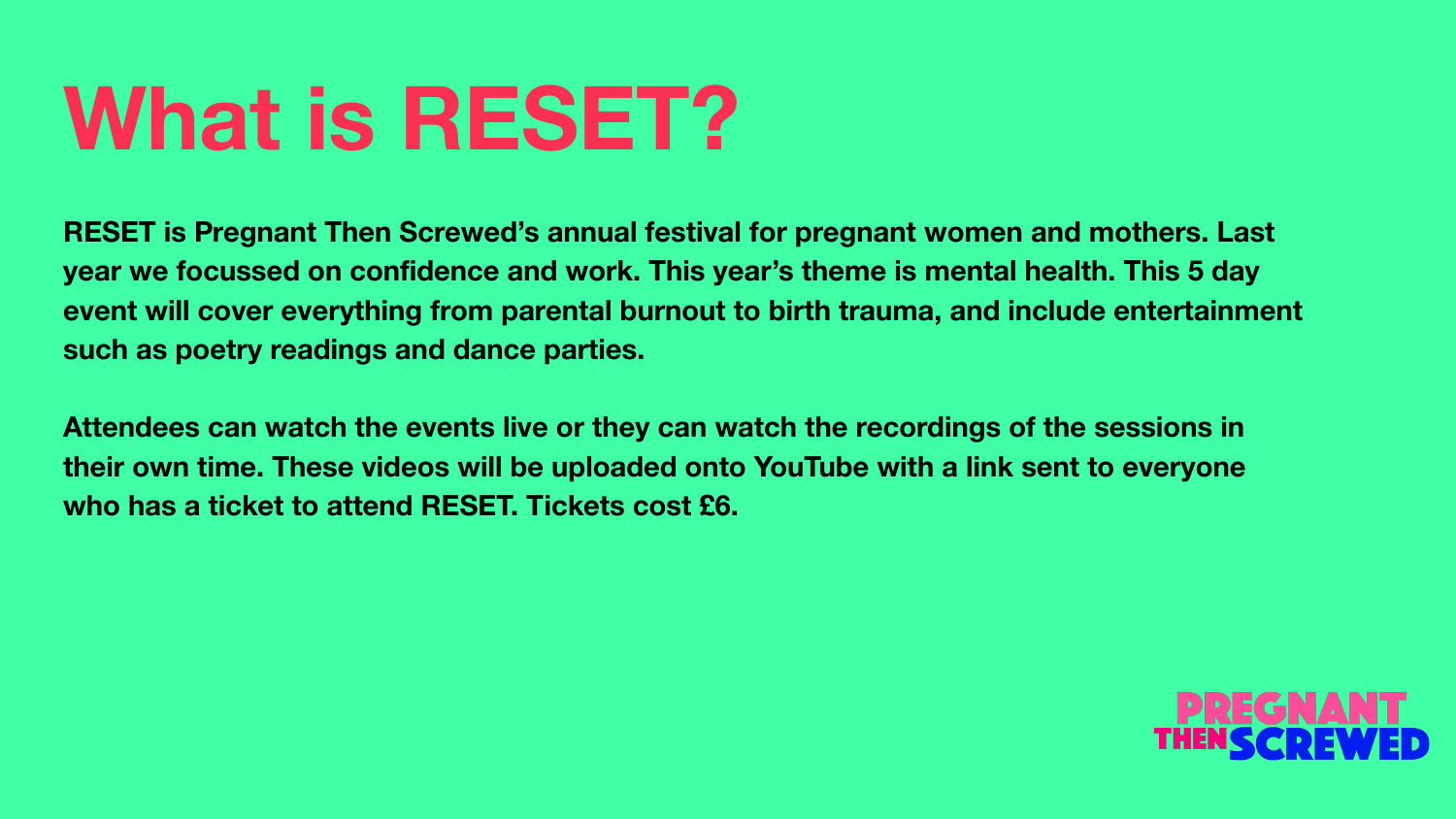#### **Pregnant Then Screwed?**



**Pregnant Then Screwed is a charity which is changing the narrative for working mums. Last year we supported over 80,000 pregnant women and mothers. We have changed the law, won awards, influenced companies. Last year our media reach was 30 million+ including front page and headline news in Saturday's Guardian, the Mail on Sunday and the Guardian's G4.** 

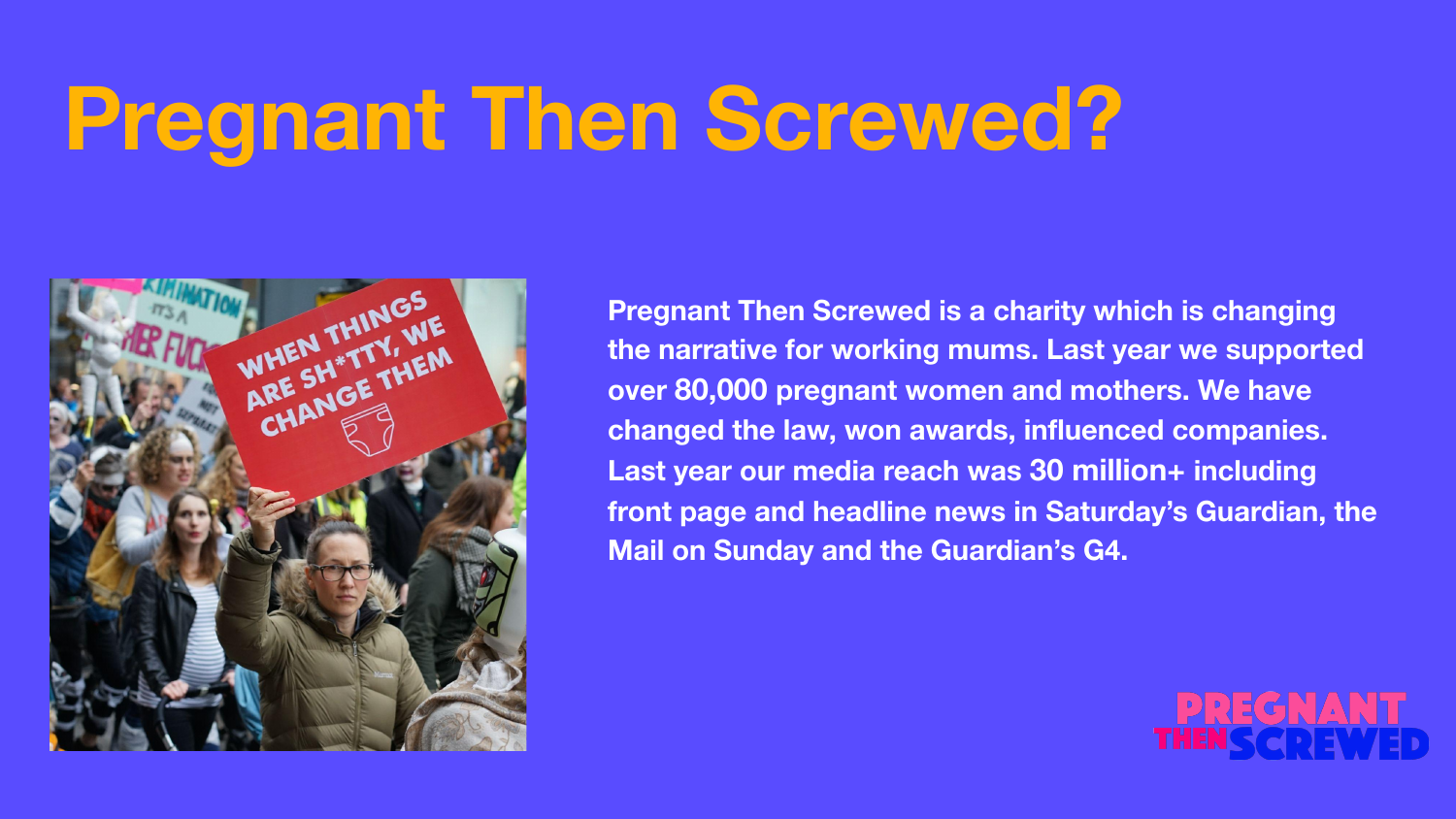## **Why support RESET?**

**RESET festival attracted an audience of 1,680 mothers last year, of which 92% said they would attend a future event. This is your chance to connect with 2,000 mums who drive 70-80% of all consumer purchasing decisions.**

#### **Attendees said:**

*"Please do more. I loved the flexibility of the sessions, being able to watch them back and finding 'my people' "*

*"RESET has genuinely changed my life, thank you so much!!!"*

*"It's been really inspiring listening to your lovely speakers and has really lifted my spirits. I've never seen anything like this advertised before. Will definitely be attending again."*

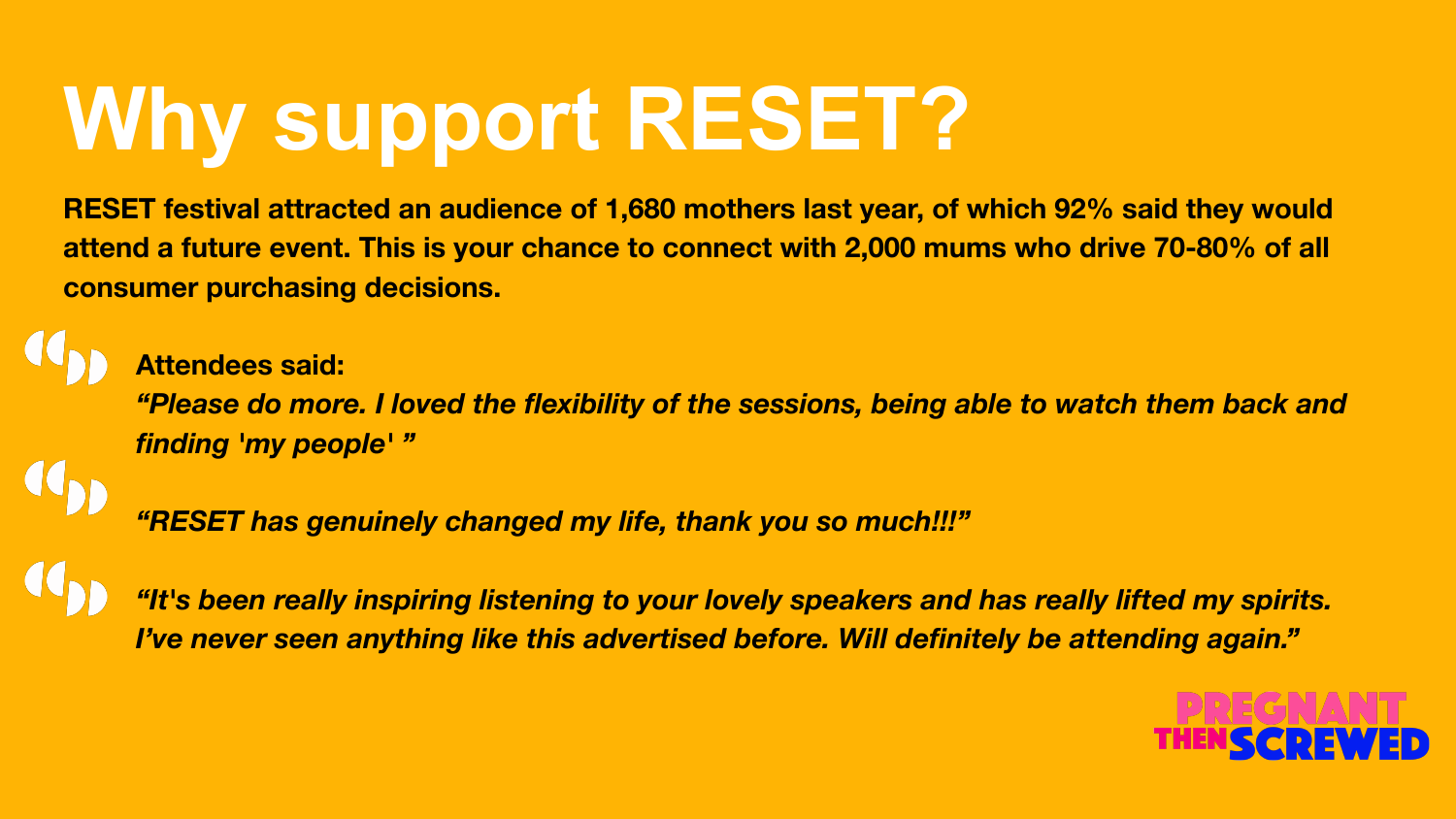## **Headline sponsor:**



**As our headline sponsor you will directly align your organisation with the key aims of Reset - to improve the mental health of mothers. We will promote our partnership across our social media channels, reaching over 220,000 people and we will brand all videos for the festival with your logo.**



**You will have an opportunity to introduce your work at our opening event, or you could deliver a workshop session as part of the programme. We will work with you to craft an experience that both resonates with our audience and represents your brand.** 

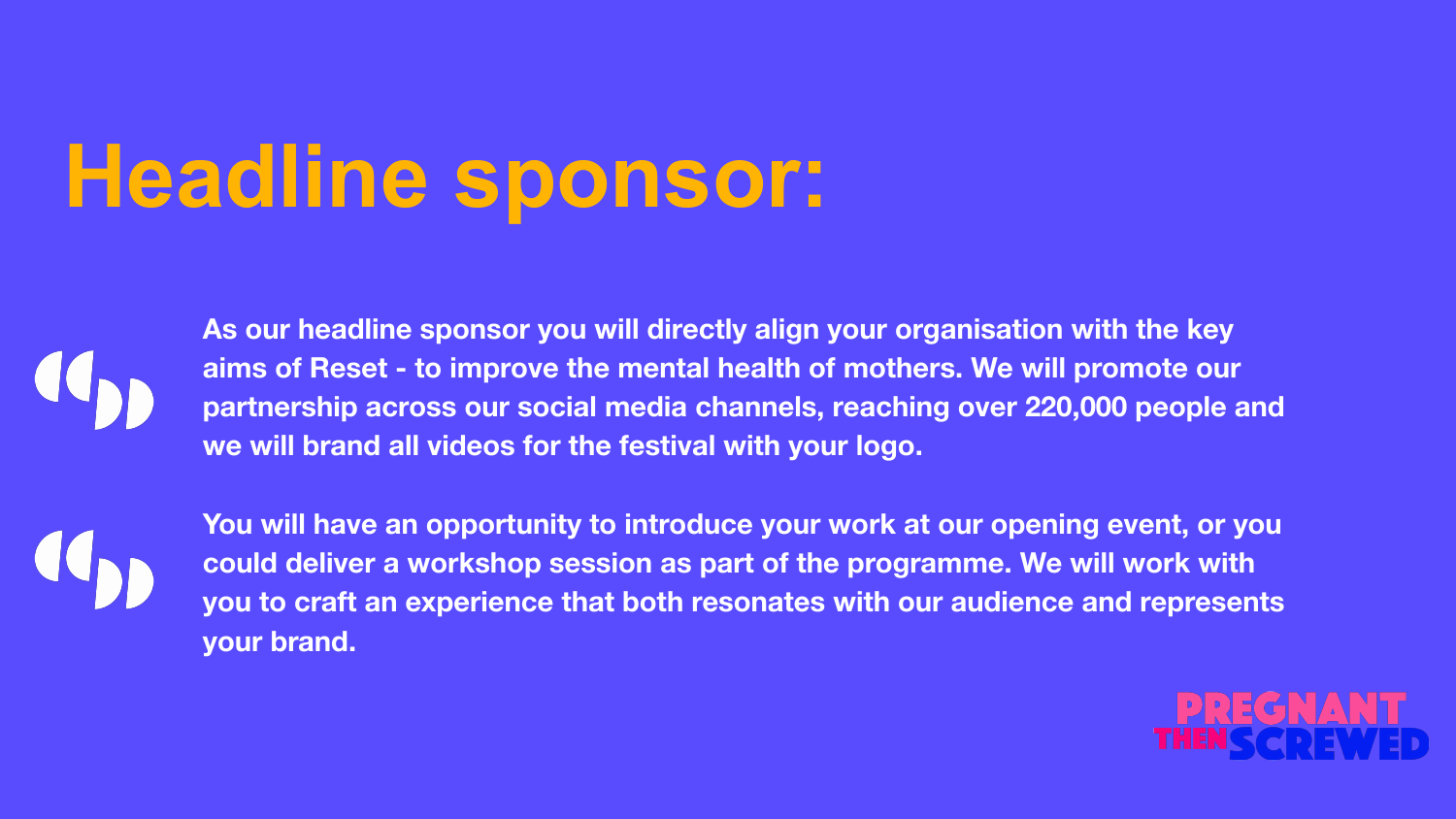#### **Theme Sponsor:**

**The festival is broken down into 5 themes with each day corresponding to a different theme related to mental health and wellbeing for pregnant women and mothers. As a theme sponsor you will be listed as the partner delivering that day's events and your logo will be included in all marketing materials.**